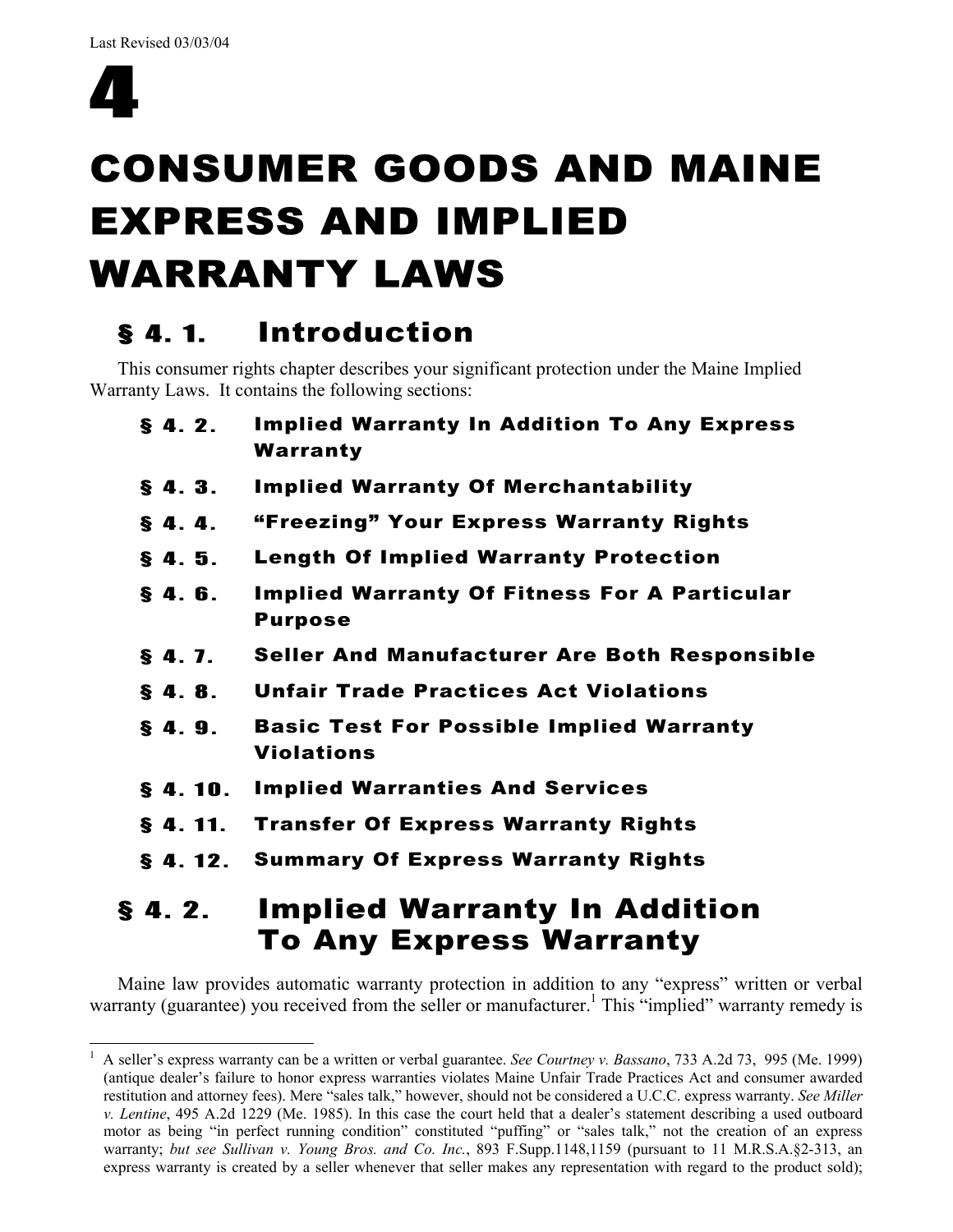not widely known, but it is very important.

All new and used goods purchased for family, household or personal use-clothes, new cars, appliances, sports equipment and more-are warranted by law to be fit for the ordinary purpose for which such goods are used. They cannot be seriously defective. This warranty is known as the implied warranty of merchantability and is found in the Maine Uniform Commercial Code (U.C.C.).<sup>2</sup> The only exception to this law is that used car dealers can disclaim your implied warranties when they sell you a used car "as is", without any express warranty.<sup>3</sup>

In addition to these U.C.C. warranties, consumers can also be protected by Maine's negligence law<sup>4</sup> (when a business breaches its duty of care to the consumer) and Maine's strict product liability  $law.<sup>5</sup>$ 

## § 4. 3. Implied Warranty Of Merchantability

*Warranty Of Merchantability* means that the product will be "fit for the ordinary purposes" for which such products are used.<sup>6</sup> For example, washing machines must be fit for washing clothes. They must be able to do the job washing machines ordinarily do and to *last* for as long as washing machines ordinarily last. The same is true for toasters, new automobiles, mobile homes, clothing, furniture and every other item you purchase for *family*, *household or personal use*.

Normally, a state's U.C.C. allows a seller to disclaim implied warranties and give you only an express warranty or no warranty at all (the item is sold "as is"). However, in the Maine U.C.C., a seller is prohibited from disclaiming implied warranties on consumer goods and services.<sup>7</sup> In other words, if a *new or used* consumer good is sold in Maine "as is," this means only that the seller is not giving you an *express* warranty.<sup>8</sup> So even if sold "as is," the item *does* come with an implied warranty of

Most commentators and courts have agreed that there is both a subjective and objective aspect to the determination of whether the value of goods have been substantially impaired as to a buyer. To satisfy the objective aspect of the substantial impairment test, the buyer must introduce objective evidence that indicates that the value of the goods was substantially impaired with respect to his own needs. The objective element is imposed in order to bar revocation for trivial defects or for defects that may easily be corrected. However, the value to the buyer is to be measured by the essential purpose for which the goods were purchased in the first place, and not by the financial ability of the buyer to cure the defects himself….These cases demonstrate that a seller takes its buyer as it finds him. That is, the buyer's unique circumstances must be taken into account and the good must not contain a nonconformity that would substantially impair its essential purpose, and hence, its value as to a reasonable person in the buyer's unique circumstances. 7

٦

l

*Guiggey v. Bombardier*, 615 A.2d 1169, 1172 (Me.1992) (salesman phrases such as "runs nice" or "will go good" created express warranty pursuant to 11 M.R.S.A.§2-313(1)).<br><sup>2</sup> 11 M.R.S.A. § 2-314. "Goods" are defined in the U.C.C. as "all things (including specially manufactured goods) which

are movable at the time of identification to the contract." 11 M.R.S.A. §2-105 (1).

<sup>&</sup>lt;sup>3</sup> 10 M.R.S.A. § 1473. *See* Chapter 9 in this Guide, §§ 9.6 and 9.13.

*See e.g., Pelletier v. Fort Kent Golf Club,* 662 A.2d 220, 221-22 (Me. 1995) (a business owner has a general duty to exercise reasonable care to prevent injury to business invitees).<br><sup>5</sup> 14 M.R.S.A. § 221. *See Sullivan v. Young Bros. & Co., Inc.*, 91 F. 3rd 242, 254 (1st Cir. 1996) (boat builder strictly liable

for installing "defective" and "unreasonably dangerous" part); *Stanley v. Schiavi Mobile Homes, Inc*., 462 A.2d 1144 (Me. 1983).

 <sup>11</sup> M.R.S.A. § 2-314(2)(c). Whether a good is so substantially impaired as to not be merchantable can have both a subjective and objective element. *See* Donald Garland, *Determining Whether A Nonconformity Substantially Impairs The Value of Goods: Some Guidelines*, 26 UCC L.J. 129-143 (1993):

 $^7$  11 M.R.S.A. § 2-316(5).

<sup>8</sup> Even when an item is sold "as is" the merchant must disclose known substantial defects. *See V.S.H. Realty, Inc. v. Texaco, Inc.*, 757 F.2d 411 (1st Cir. 1985).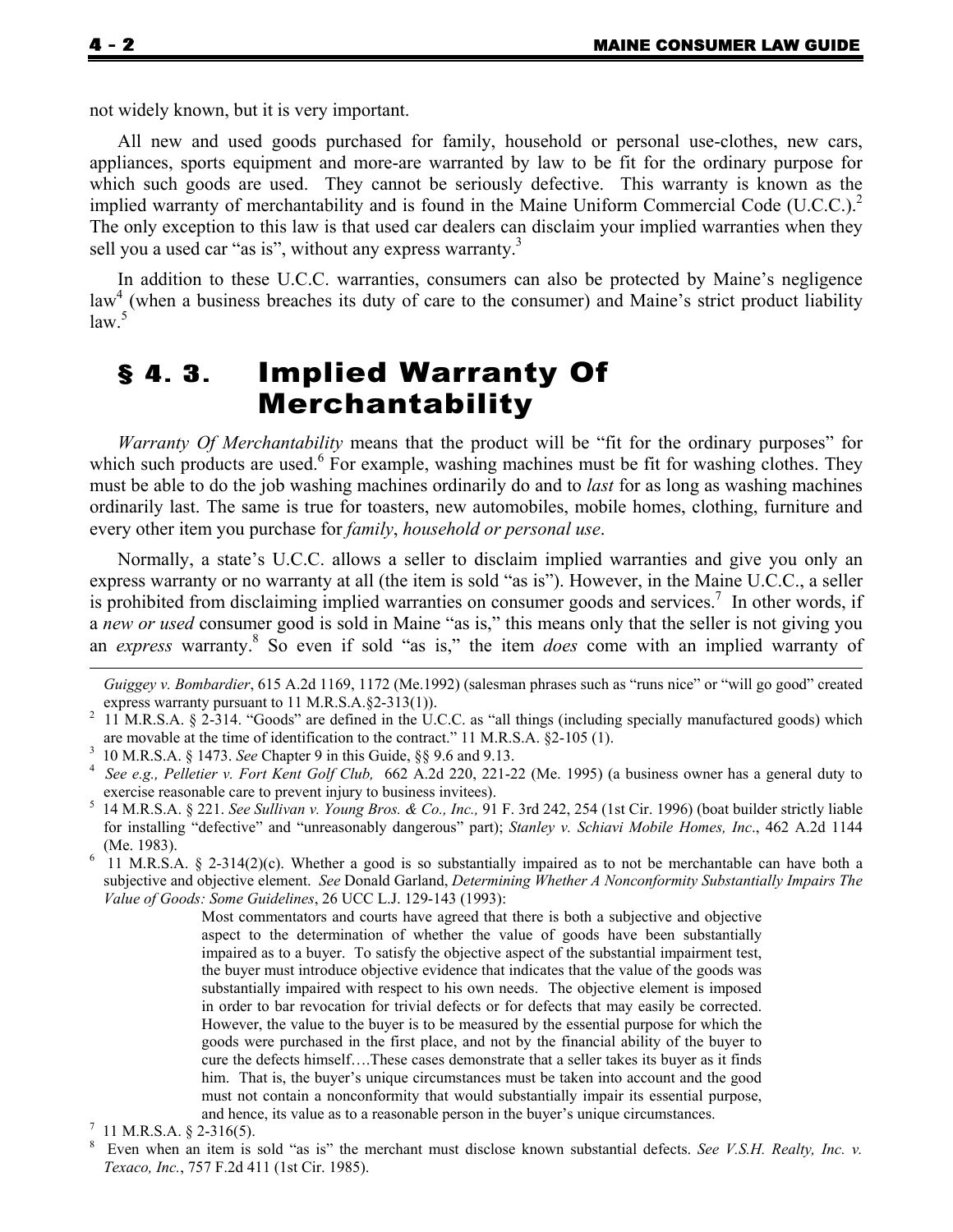l

merchantability. The only exception to this rule is when the item being sold is a used car.<sup>9</sup> *See* Chapter 9 in this Guide.

Used car dealers can disclaim implied warranties and will usually do so on the Used Car Information Act window sticker (*see* Chapter 9, § 9.2). Please note: implied warranties in Maine do not necessarily apply to products for business use as opposed to consumer use.

A good example of a breach of implied warranty is found in the Maine case of *Faulkingham v. Seacoast Subaru, Inc.,* 577 A.2d 772, 774 (Me. 1990) in which Karen Faulkingham on October 13, 1987 purchased a used 1984 Chrysler Laser with an odometer reading of 22,194 miles at a price of \$6,495. The car subsequently suffered from a lengthy series of defects. Although used car dealers are allowed to disclaim implied warranties (the only Maine merchant allowed to do so), in this case, the dealer failed to do so. After hearing the facts the court found a breach of the Maine implied warranty:

> There was substantial evidence showing that the Laser failed to perform up to the level reasonably expected of a car of its age, mileage and purchase price. *See Dale v. King Lincoln-Mercury, Inc.,* 676 P.2d 744, 748 (Kan. 1984) (implied warranty of merchantability varies with age, mileage and purchase price of car). Moreover, there was no credible evidence suggesting that the Laser's engine problems originated after plaintiff took possession of the car. *See, e.g., Worthey v. Specialty Foam Products, Inc.*, 591 S.W.2d 145, 149-50 (Mo. App. 1979). Accordingly, we hold that the evidence was sufficient to support the District Court's finding that defendant breached its implied warranty of merchantability.

In general, the implied warranty law applies to you if you have purchased a new or used consumer item and:

A. The item is seriously defective;  $10$ 

<sup>9</sup>

<sup>&</sup>lt;sup>9</sup> 10 M.R.S.A. § 1473. *See* Chapter 9 in this Guide<br><sup>10</sup> *See Suminski v. Maine Appliance Warehouse*, 602 A.2d 1173 (Me.1992). The court found that consumer Suminski did not prove that his 13-month-old television (which came with a 12-month express warranty) was so defective as to violate the Maine implied warranty law:

The District Court heard evidence that Suminski bought a new expensive television set which began to turn off automatically after thirteen months. No evidence was presented concerning the specific defect in the product. In some circumstances, a breach of the implied warranty of merchantability under the U.C.C. may be established by circumstantial evidence. *See e.g*. *A.A.A. Exteriors, Inc. v. Don Mahurin Chevrolet & Oldsmobile, Inc.*, 429 N.E.2d 975, 978 (Ind.App.1982). In the case at bar, however, the television set was in all respects satisfactory during approximately thirteen months after it was purchased. For all that appears in the record, the malfunction at that time may have resulted from a defective switch, repairable at a small cost. We conclude that the sale of a major appliance with a switch that fails more than a year later cannot support a finding that the entire appliance was unmerchantable when sold. To use an automotive example, an unmerchantable battery may not render an entire vehicle unmerchantable. *Cf. Tallmadge v. Aurora Chrysler Plymouth, Inc.*, 605 P.2d 1275,1278 (Wash.Ct.App.1979); *Tracy v. Vinton Motors, Inc.*, 296 A.2d 269, 272 (Vt. 1972).

*But cf., Sullivan v. Young Bros. & Co., Inc.,* 91F.3rd 242,254 (1st Cir. 1996) (builder of boat which sank due to a crack in the marine exhaust tubing installed by builder not liable for breach of implied warranty of merchantability, due to the fact the tubing did not immediately fail and the boat builder sold boats, not marine tubing). In our opinion, the federal court in *Sullivan* misreads the *Suminski* decision. If the *Suminski* plaintiff had introduced sufficient evidence to prove that the television was seriously defective and expensive to repair, then the court would have had sufficient grounds to find that the television breached the implied warranty of merchantability. But the plaintiff failed to do so, so his warranty claim was denied. The *Sullivan* plaintiff, unlike the *Suminski* plaintiff, appears to have introduced sufficient evidence to show the defect was serious and caused significant damages.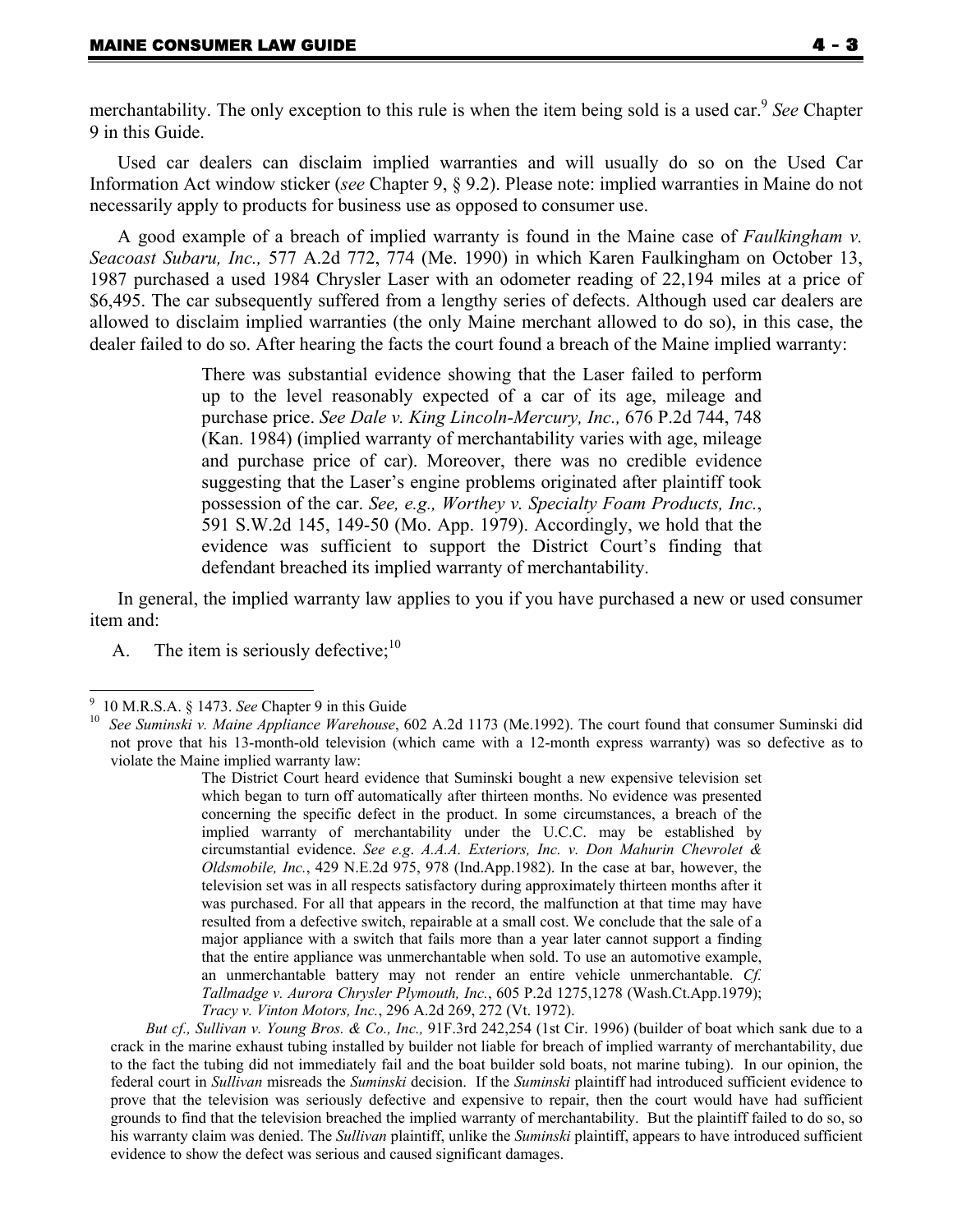- B. You have not abused it, and
- C. It was purchased less than four years ago and it is still within its normally expected "useful life" (i.e., it has not simply worn out).<sup>11</sup>

If you have been the victim of a breach of the implied warranty, then you are generally entitled to your incidental and consequential damages (e.g., *free* repairs by *either* the manufacturer *or* the seller). Please note: In order to preserve your warranty rights you should *always* give both the dealer and the manufacturer *written notice* of the defect.

If you closely examine the written warranty on your new car or other new consumer goods, you will probably see in small print such words: "Your rights may vary from state to state: check your own state law for additional rights." Or: "Some states prohibit limitation of warranty rights or remedies."

These words are required to be there to alert you to the fact that as a consumer living in Maine you have additional warranty rights—the *implied warranty of merchantability*—beyond the written warranty. If the written warranty does not have this type of language, it may violate Maine law. Please let us know if this language is not included in the written warranty.

Further, manufacturers or Maine retailers cannot limit your rights to incidental or consequential damages<sup>12</sup> for breach of your implied warranty rights if the defective item is a consumer good (for family, household or personal use). $13$ 

### § 4. 4. "Freezing" Your Express Warranty Rights

It is advisable to make a complaint to the seller or manufacturer as soon as you become *aware* of a possible defect, since this has the effect of "*freezing,*" or preserving, whatever express warranty rights<sup>14</sup> you may have at the time of the complaint. If you complain during the express warranty period and the seller cannot repair it before the express warranty period expires, then you have "frozen" your express warranty rights and the seller cannot refuse to make additional repair attempts simply because your express warranty has expired. Remember to put your complaint in writing and keep a copy. This will help you prove when you first complained.

Here in part is what the National Consumer Law Center in its publication *Sales of Goods and Services*, § 24.4 says about the possibility of "freezing" your warranty rights:

> When a defect within the scope of the express warranty is discovered and brought to the warrantor's attention before expiration of the express warranty period, the warrantor must remedy the defect or be liable for breach of the warranty. The express warranty cannot expire for goods not repaired or unsuccessfully repaired problems. Otherwise, the seller could intentionally delay repair or only superficially repair until the express

l

٦

 $11$  The U.C.C. statute of limitations period (the deadline for bringing a court action) is almost always 4 years from the date

of sale (11 M.R.S.A.§2- 725).<br><sup>12</sup> 11 M.R.S.A. §§ 2-714(3), 2-715. A seller of a dangerously defective good can also be sued under Maine's strict liability law if the buyer's physical injury should have been reasonably foreseen by the seller. 14 M.R.S.A. § 221. Tort product liability claims can be based on design defects, manufacturing defects, or failure to warn. *See Porter v. Pfizer Hosp. Products Group, Inc.*, 783 F. Supp. 1466 (D.Me. 1992).<br><sup>13</sup> 11 M.R.S.A. § 2-316(5)(a).

<sup>&</sup>lt;sup>14</sup> Any *implied* warranty rights are also "frozen" from the date you formally complain about a defect. But remember, to bring a lawsuit based on breach of warranty you must meet all statute of limitation and notice requirements. For example, U.C.C. warranty lawsuits usually should be filed within four years of the sale (11 M.R.S.A. § 2-725). It is always a good idea to consult an attorney on such issues if you are considering taking legal action.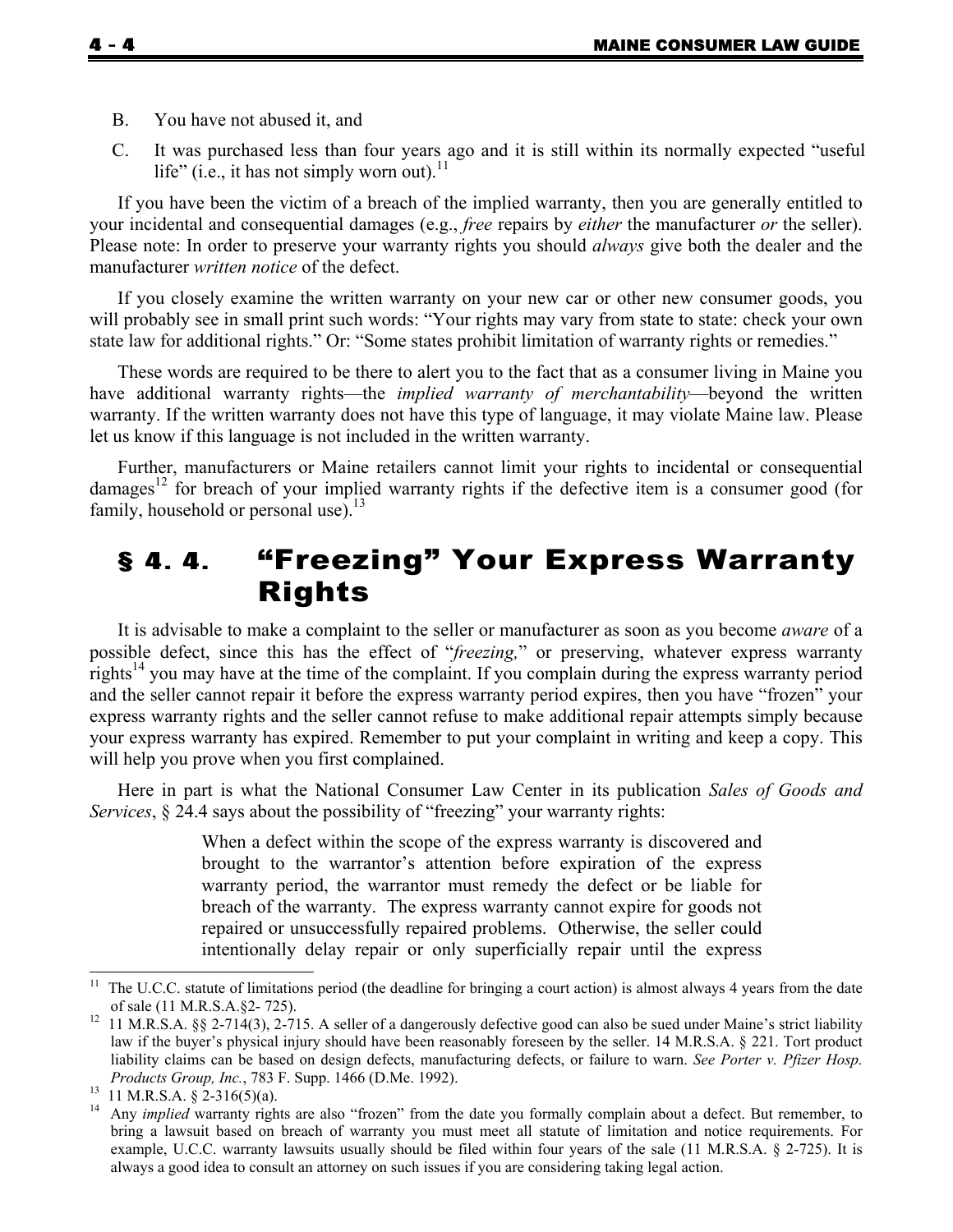warranty is inapplicable if the seller willfully delayed repair or failed to repair despite its best efforts.15 In any case, the seller, having failed to deliver a product as contracted, has no ground for complaint.

The more difficult case is when the defect sued upon was discovered after the expiration of the thirty-day or one-year warranty period. The buyer still has several possible arguments. First, the expiration of the express warranty period does not affect any implied warranty.<sup>16</sup> Second, the seller may have made express warranties in addition to the one-year or thirtyday written warranty, such as by oral representation or advertising.

Third, if the seller has remedied the defect earlier, by either providing a new product or part or repairing the defect, the express warranty period arguably is extended to cover the new part or the repairs or arguably is tolled (suspended) during the time the buyer did not have full use of the product. Otherwise, the seller can provide a substandard replacement part or make repairs, which only last until the express warranty period expires. If such conduct is suspected, claims can be raised for breach of the warranty, for failure to exercise good faith as section 1-203 [11 M.R.S.A.§1-203] requires, and for negligent repair as well as for unfair and deceptive practices under the state Unfair Trade Practices Act statute. $17$ 

#### § 4. 5. Length Of Implied Warranty Protection

No matter what the length of any express warranty you received from the seller or manufacturer, you will have the U.C.C. implied warranty of merchantability for up to four years after purchase.<sup>18</sup> This implied warranty automatically comes with any new or used item and must be honored by both the manufacturer *and* the store that sold it to you. For example, the written warranty you receive with your new car may say that the engine is warranted for 12 months or 12,000 miles. But, in Maine, your warranty protection does not necessarily end at that time. Instead, the car must also perform according to the implied warranty of merchantability. The engine must last, assuming good care and maintenance, for as long as new car engines ordinarily last—usually well beyond 12 months or 12,000 miles. This implied warranty usually cannot last longer than the first four years after purchase<sup>19</sup> and it

 $15\,$ 15 *Lieb v. Milne,* 625 P.2d 1233,1237 (N.M.App.1980) (buyer of van could sue seller after one-year period expired because defects were brought to the seller's attention during warranty period).<br>Chrysler Corporation v. Wilson Plumbing Co., Inc., 208 S.E.2d 321,375 (Ga. 1974) (consumer recovered for breach of

express warranty even though warranty period expired when evidence showed breakdown was due to defect the seller had failed to properly fix during the express warranty period).<br><sup>17</sup> *See e.g., Inness v. Methot Buick – Opal, Inc.*, 506 A.2d 212, 216 (Me. 1996) (defendant's failure to honor statutory

warranties may constitute evidence of a violation of the UTPA).<br><sup>18</sup> 11 M.R.S.A. § 2-725.

<sup>&</sup>lt;sup>19</sup> The U.C.C. statute of limitations for both express and implied warranties will usually be 4 years from date of purchase. The only exception to this 4-year limitation is when "a warranty explicitly extends to future performance of the goods and discovery of the breach must await the time of such performance." In such a case, "the cause of action accrues when the breach is or should have been discovered." *See* 11 M.R.S.A. § 2-725(2). For example, if you buy a car that comes with a 6 year express warranty on some components (e.g., the drivetrain), then you can bring an express warranty enforcement action for a defective drivetrain up to 6 years after the car's initial sale to a consumer. Even if the 4-year statute of limitations period has expired, you might still have a remedy. Under 11 M.R.S.A.§2-717, the consumer, on notifying the seller, may deduct all or any part of the damages resulting from the breach of contract from any part of the price still due on the contract.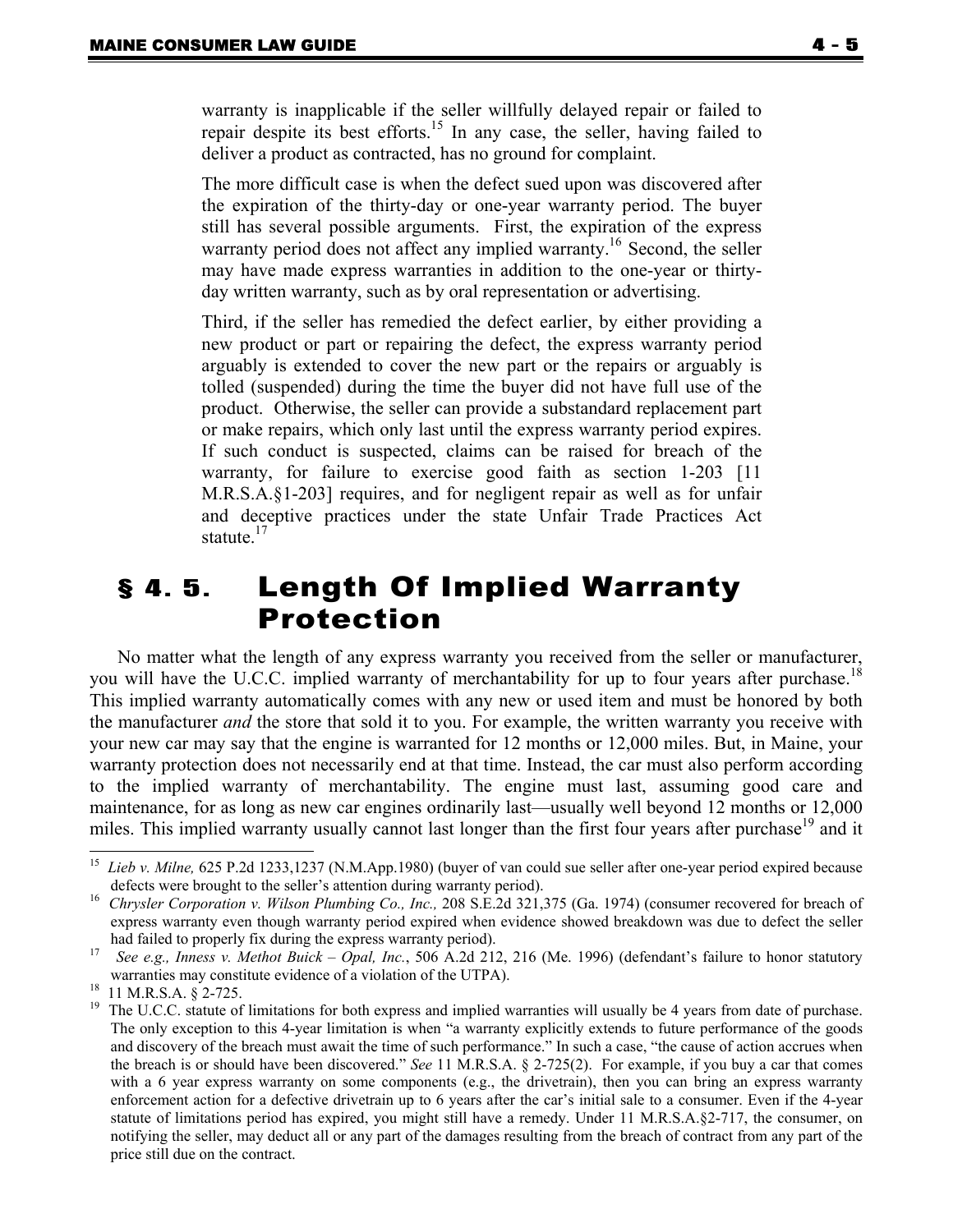often can expire more quickly if the item is susceptible to wear and tear (a short "useful life").

For example, if the transmission on a car fails within the first 20,000-30,000 miles, then you may very well have an implied warranty claim. But, if the car has traveled 90,000-100,000 miles it may be harder to prove that the transmission was defective, instead of simply worn down. But remember, if you want to sue in court for a breach of *implied* warranty, you must bring the court action within *4 years* after the vehicle was delivered to you.<sup>20</sup> If the seller's acts are particularly egregious you might also have an unfair trade practice claim (5 M.R.S.A. §§ 207, 213; *see* Chapter 3 in this Guide) and then the statute of limitations could be 6 years.

#### § 4. 6. Implied Warranty Of Fitness For A Particular Purpose

In addition to the implied warranty of merchantability, Maine law also provides an *implied warranty of fitness for a particular purpose*. This warranty protects you if the seller knows you are purchasing an item for a particular use and you rely on his promises that the item is suitable for that use. If the item is inadequate for your purpose, your rights have been violated.<sup>21</sup> This warranty also cannot be disclaimed on new or used consumer goods.<sup>22</sup>

#### § 4. 7. Seller And Manufacturer Are Both Responsible

If your implied warranties were breached, both the seller and manufacturer are responsible for any incidental and consequential damages (*e.g.,* they should provide you with free repair or replacement). *See*11 M.R.S.A. §§2-316(5), 2-318 (lack of privity no bar), and 2-715. For example, if you buy a national brand television from a local store, both the manufacturer and the local merchant are responsible if it breaks due to a defect. This is true for new cars, appliances, and all other consumer goods. We recommend that you deal with the *seller* first if your product doesn't work correctly, is defective, or is damaged. If you cannot solve the problem with the seller, contact the manufacturer and get them both involved. If you cannot resolve your claim with either and you are confident that the problem has occurred because of a substantial defect, you should consider bringing legal action against either the seller or manufacturer or both.

It is possible the seller will admit that the item is defective and direct you to contact the manufacturer for repairs. This is improper. The seller cannot disclaim responsibility. We suggest that you insist that the seller take responsibility for arranging with the manufacturer for repairs.

### § 4. 8. Unfair Trade Practices Act Violations

Maine law prohibits "unfair or deceptive trade practices." If a seller or manufacturer attempts

٦

 $20\,$ 20 *See Burke v. Hamilton Beach Division, Etc.*, 424 A.2d 145, 149 (Me. 1981). The general statute of limitations for a U.C.C. implied warranty action is 4 years. 11 M.R.S.A. §§ 2-725(2).<br><sup>21</sup> 11 M.R.S.A. § 2-315. *See Lorfano v. Dura Stone Steps*, 569 A.2d 195,197 (Me.1970) (manufacturer of concrete steps

did not breach implied warranty of fitness for a particular purpose by selling steps without handrail, absent showing that steps did not perform as expected).<br><sup>22</sup> 11 M.R.S.A. § 2-316(5).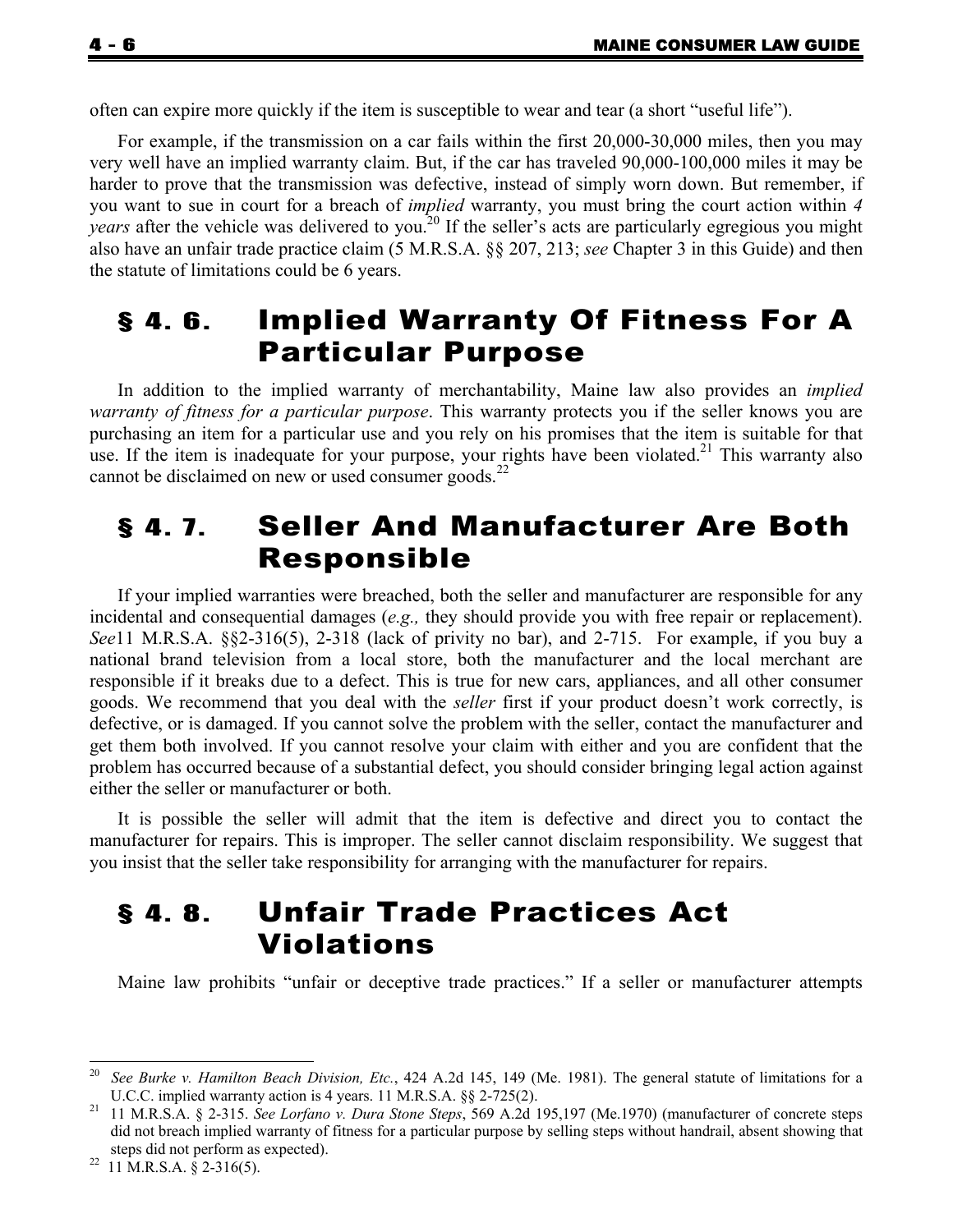verbally or in writing to *exclude or modify your implied warranties*, 23 then such language is unenforceable and a violation of the Maine Unfair Trade Practices Act (UTPA).<sup>24</sup> *See* Chapter 3, § 3.5. Further, if you have purchased a defective consumer item and the seller or merchant then refuses to honor your implied warranty, this may in certain circumstances be evidence that you may have been the victim of an unfair trade practice.<sup>25</sup> Specifically, in order for a refusal to honor an implied warranty to rise to the level of an unfair trade practice, the refusal must reflect "some attribute of unfairness or deception."26

Under 5 M.R.S.A. § 213 of the UTPA, a consumer can bring an unfair trade practice suit in District Court (including Small Claims Court), or Superior Court, and if successful, receive back damages, restitution (the money paid for the item), or any other suitable equitable relief,  $27$  plus reasonable attorney fees.

### § 4. 9. Basic Test For Possible Implied Warranty Violations

To determine whether you have been the victim of a breach of implied warranty, consider the following three-part test. You should be able to prove, with respect to goods *or* services purchased for personal, family or household use:

- A. That the item's defect substantially impairs its use;  $28$
- B. That you have not abused the item: $^{29}$

<sup>23</sup> When a manufacturer or seller disclaims your implied warranty rights, the effect is to leave you with only whatever express warranty rights (verbal or written) the merchant or seller voluntarily provides as part of the sale. Of course, an

express warranty might provide considerably less protection than the Maine U.C.C. implied warranty.<br><sup>24</sup> See 5 M.R.S.A. § 207; 11 M.R.S.A. § 2-316(5)(a); *see also State v. Bob Chambers Ford, Inc.*, 522 A.2d 362 (Me. 1987) refuse to recognize that implied warranties exist on its consumer goods). 26 *State ex rel. Tierney v. Ford Motor Co.*, 436 A.2d 866, 873 (Me. 1981) (failure to honor implied warranty can be

evidence of an unfair trade practice, but is not a *per se* violation of the UTPA); cf. *Burnham et al. v. Mark IV Homes,* 

*Inc.*, 441 N.E.2d 1027, 10031 (Mass. 1982).<br><sup>27</sup> For an enumeration of the equitable remedies available in Maine courts, *see* 14 M.R.S.A. § 6051 (Superior Court); 14

M.R.S.A. § 152 (District Court); and 14 M.R.S.A. § 7481 (Small Claims Court). 28 See *Lorfano v. Dura Stone Steps, Inc.*, 569 A.2d 195, 197 (Me. 1990) (because plaintiff did not show that the steps failed to perform as expected, manufacturer was not found to have breached implied warranty of merchantability by selling steps without handrail); *see also Innis v. Methot - Buick Opel, Inc.*, 506 A.2d 212, 219 (Me. 1986) ("Any defect that shakes buyer's faith or undermines his confidence in reliability and integrity of purchased item is deemed to work a substantial impairment of item's value....") (quoting *McCullough v. Bill Swad Chrysler-Plymouth, Inc.*, 449 N.E.2d 1289, 1294 (Ohio, 1983)); *Oceanside at Pine Point v. Peachtree*, 659 A.2d 267, 271 (Me.1995) (purchases of

condominium constructed with defective windows may have implied warranty claim against manufacturer of windows). 29 Consumer "abuse" can include misuse of the product and the failure to follow directions for use.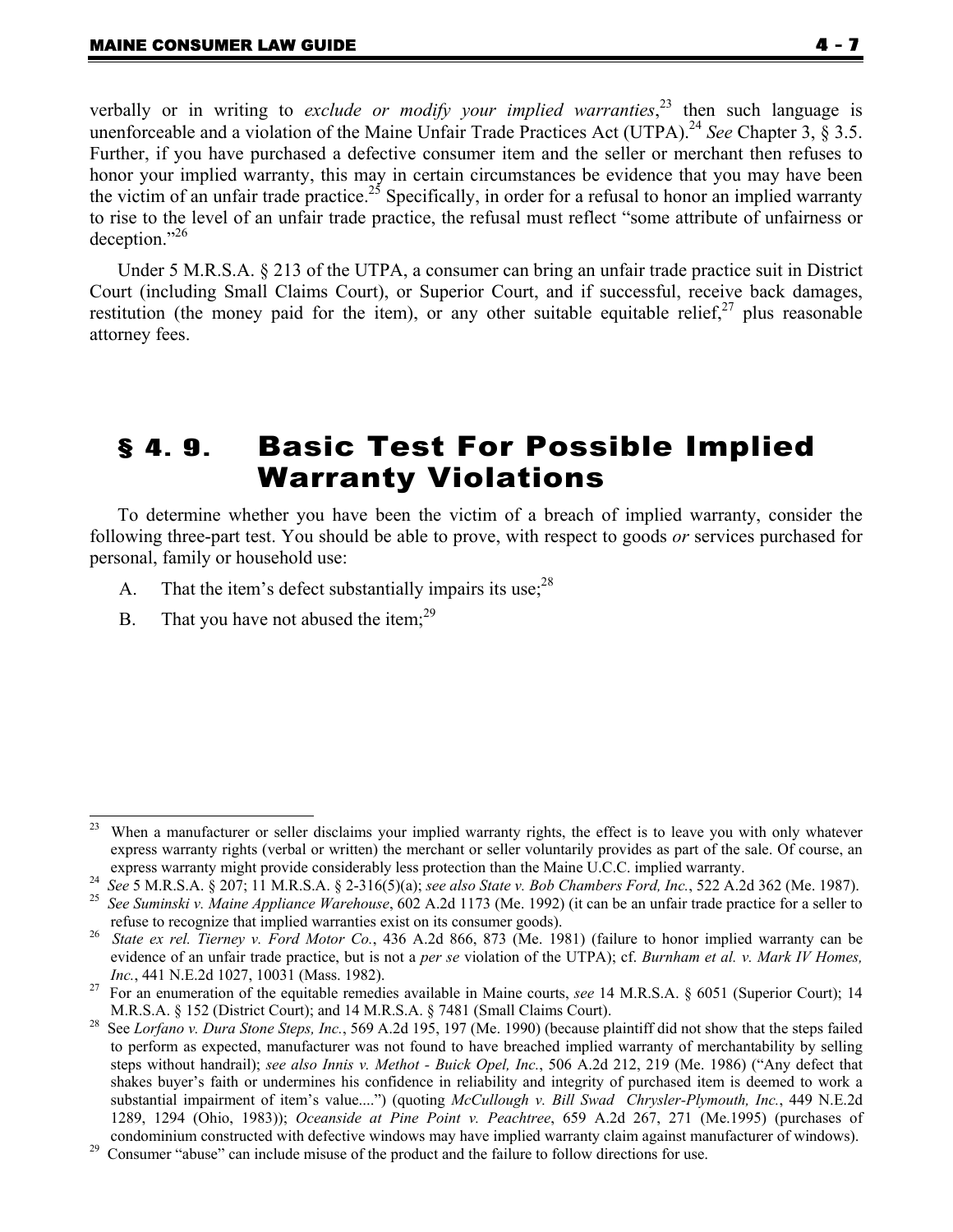C. That the item is still within its normally expected "useful life"<sup>30</sup> and has not simply worn out (this will rarely be more than four years and sometimes less  $(e.g.,$  car with high mileage).<sup>31</sup>

If you can prove these elements then you have a good argument that you are entitled to free $32$ repairs for breach of the implied warranty.

#### § 4. 10. Implied Warranties And Services

These U.C.C. warranty provisions apply to both goods and services.<sup>33</sup> Further, in at least two cases, the Maine Supreme Judicial Court has found that an implied warranty of good workmanship accompanies the sale of services. In *Wimmer v. Down East Properties, Inc.*, 406 A.2d 89, 93 (Me. 1979) the court found that it is a breach of the contractor's implied warranty of good workmanship not to perform work in a "reasonably skillful manner." Similarly, in *Cannan v. Bob Chambers Ford*, 432 A.2d 387, 389 (Me. 1978) the court stated: "There is implied in every contract for worker service a duty to perform skillfully, diligently, and in a workmanlike manner."

#### § 4. 11. Transfer Of Express Warranty Rights

When a used item is sold, the second buyer may very well receive the benefit of any express warranty rights held by the original buyer. The Maine U.C.C. at 11 M.R.S.A. § 2-318 states or implies that express warranty rights may pass to a subsequent user of the item if that person was someone "whom the manufacturer, seller or supplier might reasonably have expected to use, consume or be affected by the goods." Since most consumer goods are regularly sold used as well as new, there is a strong argument that, within the meaning of this language, a buyer of used goods is a foreseeable user,

<sup>&</sup>lt;sup>30</sup> The "useful life" of a consumer item is always the subject of debate. A car, for example, may have a relatively short useful life. Simpler machines, such as home appliances, generally have longer useful lives. For example, *Appliance Magazine,* a Dana Chase Publication*,* has suggested the following life expectancies in years:

| Appliance                     | Low | High | Average |
|-------------------------------|-----|------|---------|
| Air-conditioner, room         | 5   | 15   | 11      |
| Dishwasher                    | 5   | 14   | 10      |
| Dryer, electric               | 12  | 16   | 14      |
| Dryer, gas                    | 12  | 14   | 13      |
| Freezer, standard             | 10  | 22   | 16      |
| Furnace, warm-air, electric   | 8   | 20   | 16      |
| Furnace, warm-air, gas        | 5   | 40   | 19      |
| Furnace, warm-air, oil        | 7.5 | 40   | 20      |
| Microwaye oven                | 5   | 14   | 11      |
| Range, freestanding, electric | 10  | 30   | 17      |
| Range, freestanding, gas      | 10  | 30   | 19      |
| Refrigerator, standard size   | 10  | 20   | 17      |
| Washer, standard automatic    | 12  | 14   | 13      |
| Water heater, electric        | 10  | 18   | 14      |
| Water heater, gas             | 8   | 14   | 11      |

31 *See* 11 M.R.S.A. § 2-725, Statute of Limitations. While the U.C.C. Statute of Limitations is 4 years, if the breach of warranty is so severe as to amount to an unfair trade practice (5 M.R.S.A. § 207), then the Statute of Limitations could

be 6 years. 32 "Free" repairs does *not* mean that you still have to pay a "deductible" (*e.g.*, the car manufacturer's \$100 deductible for power train repairs under the extended warranties). This would likely be an illegal limitation of your remedies (11 M.R.S.A. § 2-316(5)<br><sup>33</sup> This argument is based on 11 M.R.S.A. § 2-316(5) (which prohibits disclaimers of implied warranties on "consumer

goods *and services*").

٦

l